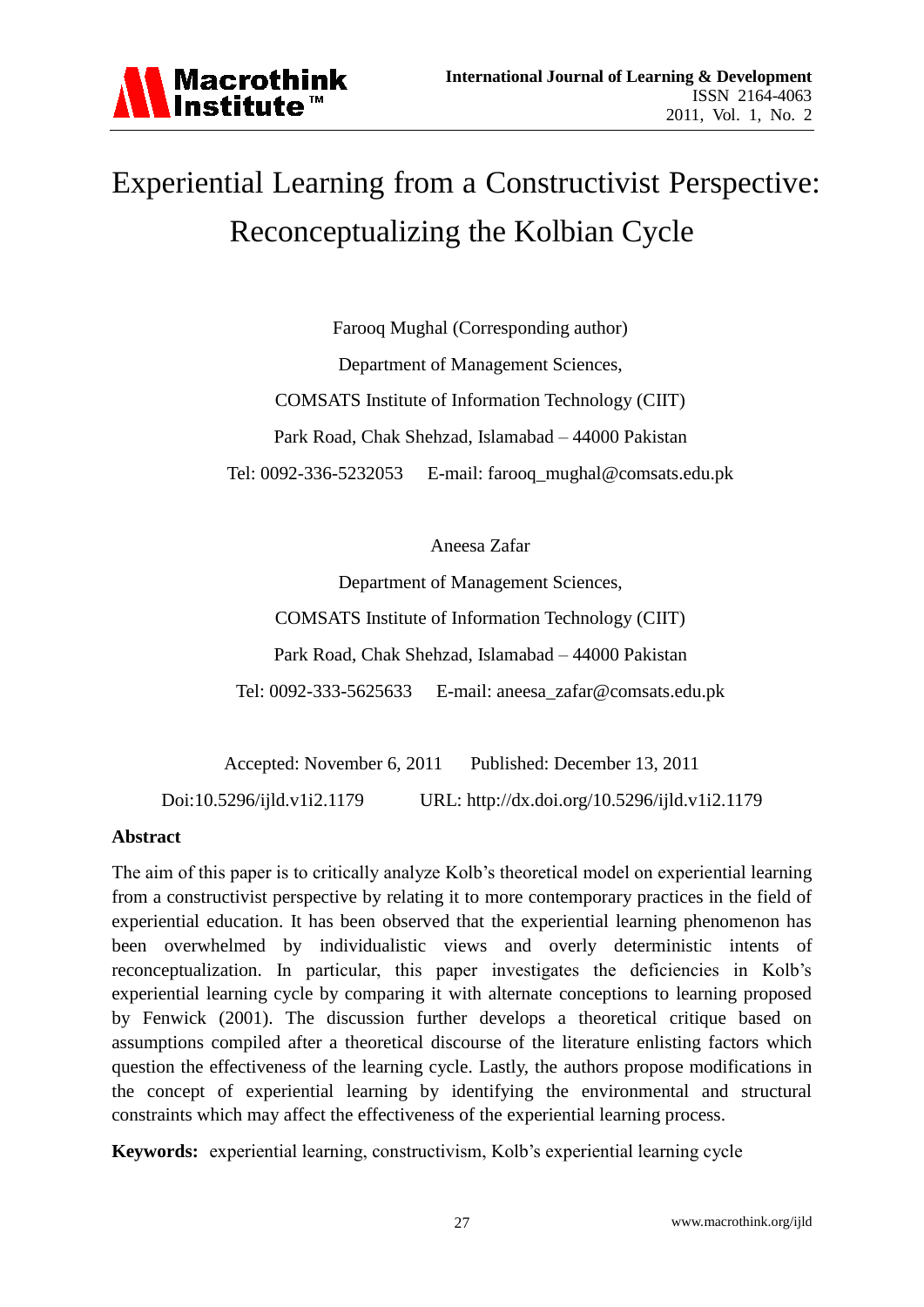

# **1. Introduction**

Experiential learning has always been mistakenly used interchangeably with experiential education. Without going in depth the authors try distinguishing briefly the difference between experiential education and experiential learning earlier on to avoid any misconception throughout the reconceptualization. Itin (1999) describes experiential education as, "a process that occurs between a teacher and a student that infuses direct experience with the learning environment and content'. It is a methodology inspired by experience to engage learners to reflect on their actions to gain knowledge and develop skills and abilities of students (Dirkx & Lavin 1991). On the other hand, experiential learning refers to, "making meaning from direct experience". Experiential learning plays a supporting role in experiential education which facilitates the process of knowledge creation, sense-making and knowledge transfer in teaching, training and development. Since its conception by John Dewey in the mid 1930's, experiential education has been used in multiple disciplines including sociology, anthropology, science and research due to its interdisciplinary nature (Carver, 1996). However, David Kolb"s (1978) theory of experiential learning has greatly contributed to the expanding philosophy of experiential education.

Contributing further to the discussion of experiential learning, Brookfield (1983) indicates that experiential learning has been used in two contrasting ways. The first view focuses on learning that takes place in which students are encouraged to "acquire and apply knowledge, skills and feelings in an immediate and relevant setting' (Borzak, 1981: p.9). In this type of learning academics tend to create an environment with which students' encounter directly to interpret a phenomena rather than thinking about it – facilitated by an institution (Brookfield, 1983). The second view corresponds to learning that "occurs as a direct participation in the events of life" (Houle, 1980). In this case learning is facilitated by the individual. David Kolb's work on experiential learning in which learning takes place in a cyclical manner acts as a point of reference for experiential education especially in the area of higher education.

#### **2. Experiential Learning: a Constructivist Perspective**

The school of thought emphasizing learning through reflection on experience, considers individuals to gain and construct knowledge by interacting with their environment through a set of perceived experiences (Fenwick, 2001). Works of Kolb (1984), Piaget (1966), Dewey (1938) and Wells (1995) have greatly contributed to the constructivist view of experiential learning. The theory of constructivism implies that the learners or the individuals are constructors of their own knowledge which is generated by interacting with their socio-cultural environment (Vygotsky, 1978). Constructivists like David Kolb whose book entitled, "Experiential Learning" published in 1984, focuses more on individual development through reflection on its past experiences but issues of cognition with respect to environment interaction tend to lack from his theoretical model. Bandura (1977) emphasized that children tend to imitate adults" actions based on their perception. Learning experts must understand that the experiential diaphragm of individuals is filled with information starting from their childhood and lasts throughout life. During their life individuals tend to draw on their experiences of their interaction with people, places, situations and environments. Students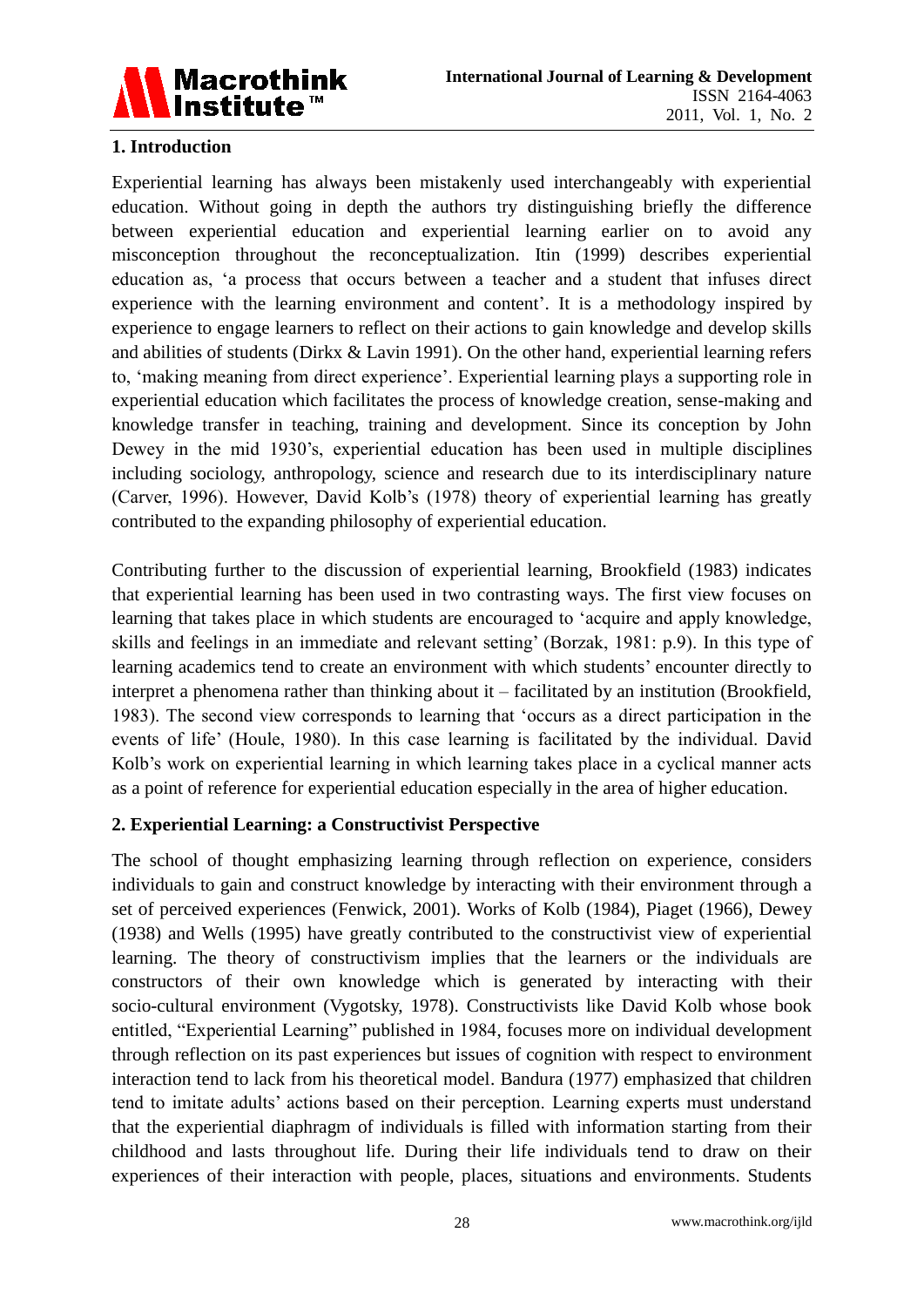

especially when moving ahead from their adolescence towards young adulthood are prone to absorbing experiences which occur as a part of their daily life. Teachers as constructivists must be able to understand the psychological mind-sets of students and help them engage in the knowledge interpretation process by imparting a constructive approach to learning.

# **3. Understanding the Modalities of the Kolbian Cycle**

Kolb"s experiential learning cycle is considered to be one of the most influential theoretical models in management education illustrating the nature of experiential learning (Vince, 1998; Cunningham, 1994). Kolb"s model describes learning as, "the process whereby knowledge is created through the transformation of experience" (Kolb, 1984). This model proposes six assumptions (Vince, 1998; Kayes, 2002) which are (Kolb, 1984; p.25-38):

- *Learning is a process not outcome.*
- *Learning is driven from experience.*
- *Learning requires the learner to resolve conflicts through dialect.*
- *Learning carries a more holistic and an integrative view.*
- *Learning requires the individual to interact with its environment.*
- *Learning creates knowledge.*



Figure 1. Kolb"s (1984) Experiential Learning Cycle Source: Kolb (1984), "Experiential Learning: Experience as the Source of Learning and Development"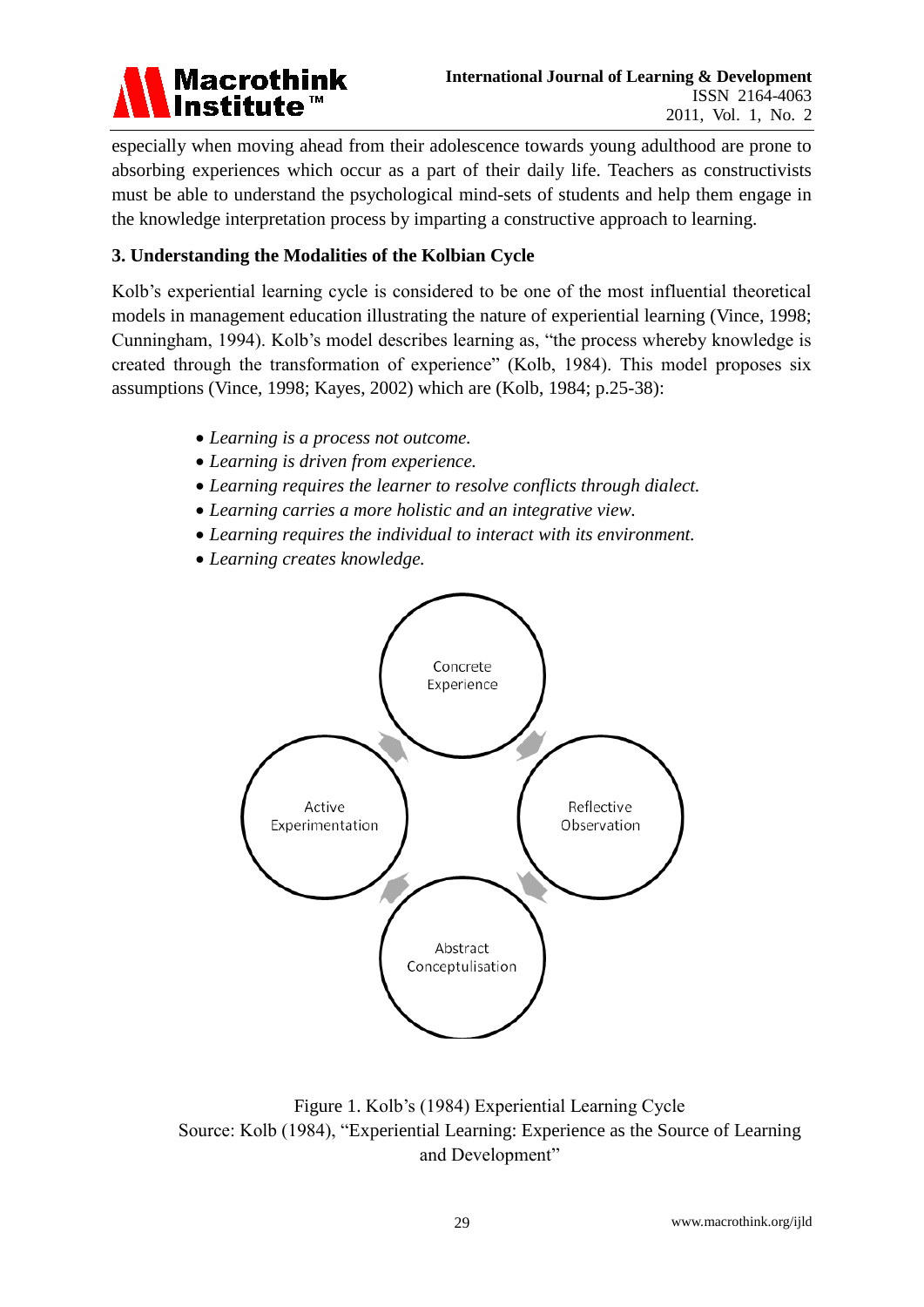

The cycle emerges from the third proposition that a learner is required to interact with the environment as an individual and resolve conflicts, whereas, this provides a link to other ideas of individual development and knowledge creation (Vince, 1998). Manager or a learner learns by responding to the set of diverse demands through two dimensions of knowledge: *acquisition* and *transformation* (Kayes, 2002). In order to learn, individuals first acquire knowledge of the complex situations or demands resulting into gaining knowledge (concrete experience) and breaking down of the knowledge into meaningful chunks (abstract conceptualization). The second dimension "transformation" is responsible in the learning process, which helps the individual to recall or reflect upon the experience gained (reflective observation) and stimulates the learner to interact with the environment (active experimentation) (Kayes, 2002). However, when the process ends, it is again initiated through the results gained from previous active experimentation and the learner would now choose a different approach or a strategy to achieve its goal.

# **4. Theoretical Discourse of Kolb's Experiential Learning Cycle**

The main theme of this section is to contradict with intent to provide an overview to assess the strengths and weaknesses of the learning cycle. The methodology for conducting the analysis is based upon a comparison of Kolb"s (1984) learning cycle with a compilation of alternative conceptions to learning. Fenwick (2001) has suggested that traditional theories and practices have been unsuccessful to acknowledge the significance of "multidimensional experience" of individuals, with "overly deterministic understandings" of experience, cognition, and relationship of perception, experience, knowledge and the learning process.

In a compilation of literature, Fenwick (2001) has identified four alternate conceptions to learning. According to Fenwick (2001) these have been selected on the basis of their significance in the literature or due to their originality, which logically question the constructivist view of theorists. The four alternate conceptions are (i) the psychoanalytic (interference) perspective, (ii) the situative (participation) perspective, (iii) the critical cultural (resistance) perspective and (iv) enactivist (co-emergence) perspective. Following is a detailed discussion about each of the conceptions with respect to Kolb"s learning cycle:

#### *4.1 The Psychoanalytic Perspective*

The psychoanalytic perspective indicates that a learner's mind is involved in a struggle between the conscious and the unconscious mind referred as to the "inner-world". However, the conscious mind is responsible for generating anxiety (force) which may result as a barrier and causes hindrance in learning and gaining knowledge (Britzman, 1998). The unconscious defense mechanism may pose a threat to learning (Hirschhorn, 1988; Vries, 1991). Anxiety might limit the learner's ability to learn, as anxiety itself is a very common emotional experience (Vince, 1998). Kolb"s learning cycle has been unsuccessful to address the emotional experience of a learner at the start of the cycle, leading in two directions (i) holding anxiety (promoting learning) (Britzman, 1998; Fenwick 2001; Vince 1998) and (ii) fight or flight (discouraging learning) (Miller & Rice 1967; Bion, 1961; Trist & Murray, 1990; Vince, 1998)[See Appendix-I, Figure-4, Pp 15). Moreover, Kolb"s learning cycle lacks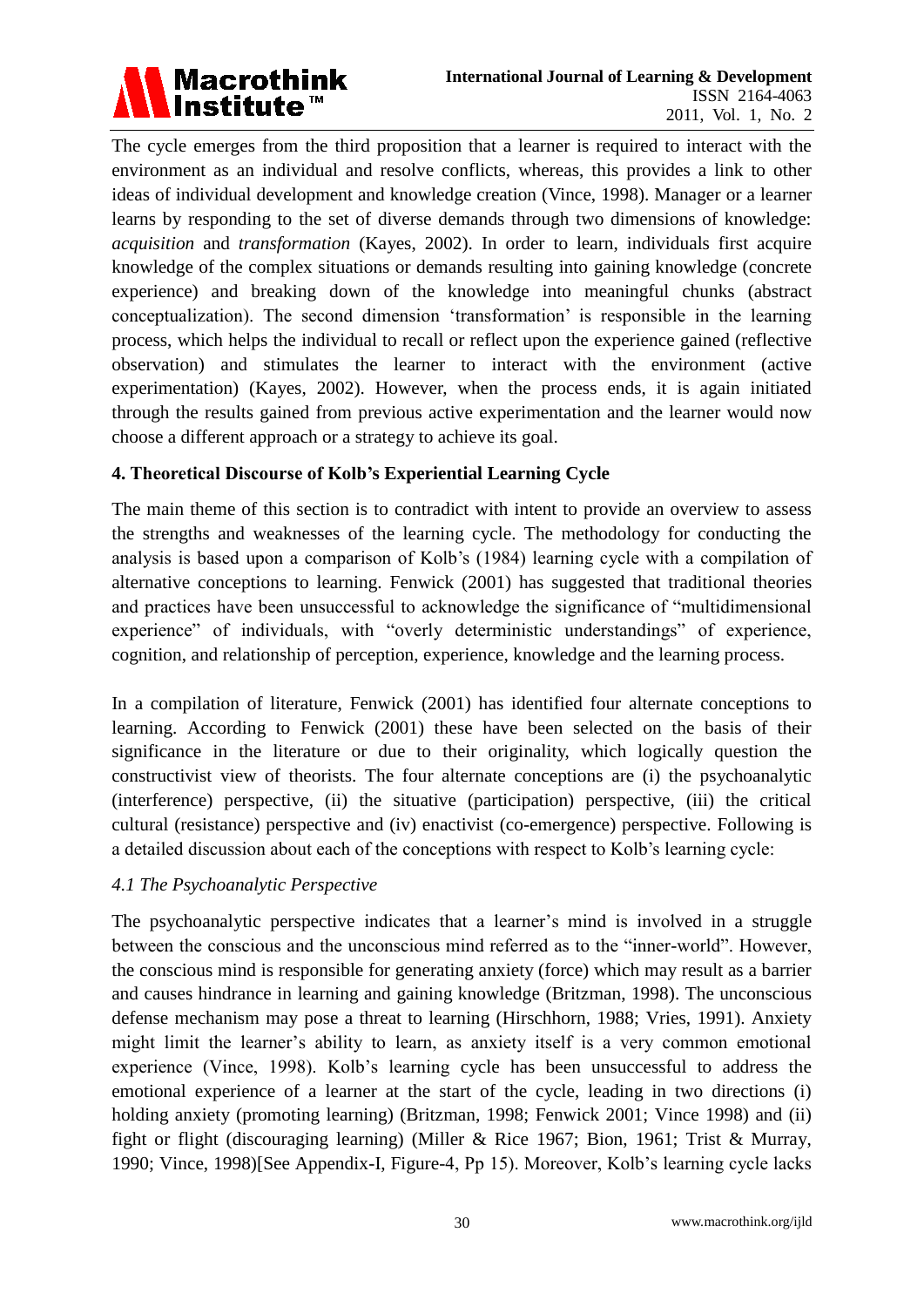

the inclusion of "here and now" the "immediate experience" of a learner (Vince, 1998) and focuses on the past events. The perception of a learner (as a whole) incorporates the immediate experience ("living in the moment") triggering the event and past experiences (Schein, 1993).

# *4.2 The Situative Perspective*

The situative perspective proposes that learning is situated in the environment that a learner interacts with, it is not a theoretical or an intellectual concept inside a learner"s head upon which it can be reflected (Fenwick, 2001). The cycle provides inadequate information about the environment of the learner, hence maintaining the status quo of resisting the influx of new information or adapting to the environment undermining the cycle"s effectiveness. Beckett and Hager (2000) described experiential learning in an organizational environment to be focused on individuals "practical judgment" of the workplace context. Individuals here refer to their perception "cognitive, affective and social" (Winch, 1998). Kolb"s cycle, in order to complete its revolution and again start at concrete experience requires individuals to be dependent on their eloquence, cognition and community of practice. Often, researchers have also questioned the actors in a certain environment (Ellsworth, 1997), which might act as important factors in making or streaming of an experience (good or bad) when related.

# *4.3 The Critical Cultural Perspective*

The critical cultural perspective as a third alternate views power as being inseparable from experience. Furthermore, power as an influence of one's self development cannot be undermined (Fraser, 1989), whereas, Kolb"s cycle has not been able to address the issues of power relations. Researchers in the field of critical cultural pedagogy propose that resistance is generated when cultural power mechanisms are formed (Gore, 1993; McLaren, 1994; Kellner, 1995). Kolb"s cycle emphasizes on direct experience of the learner, but in order to include power there needs to be a transitional shift from individuality to subjectivity (Flax, 1993). The learning cycle needs to be extended from individual"s learning through experience to a contemporary model that incorporates (i) "creation of knowledge" through power relations and (ii) "role of subjectivity" in creating relations (Vince, 1998). Hence, such a dimension will enhance the learner"s capability to be creative, stress on relations and structure the current experiences of one"s self in the society.

# *4.4 The Enactivist Perspective*

The enactivist perspective relates to the concept of enacting environment and cognition simultaneously to facilitate learning (Fenwick, 2001). These are interconnections between two systems, when they coincide; it generates a response in the other system (Maturana & Varela, 1987). In order to make an individual learn, a dialect between the individual"s cognition and the environment needs to be established. Kolb"s learning cycle has also not been able to relate to the interaction of cognition with the environment. Furthermore, investigation into the aforementioned perspective has shown that a dialect facilitates the learner to understand the multidimensional meanings (Individually or collectively) (Piper &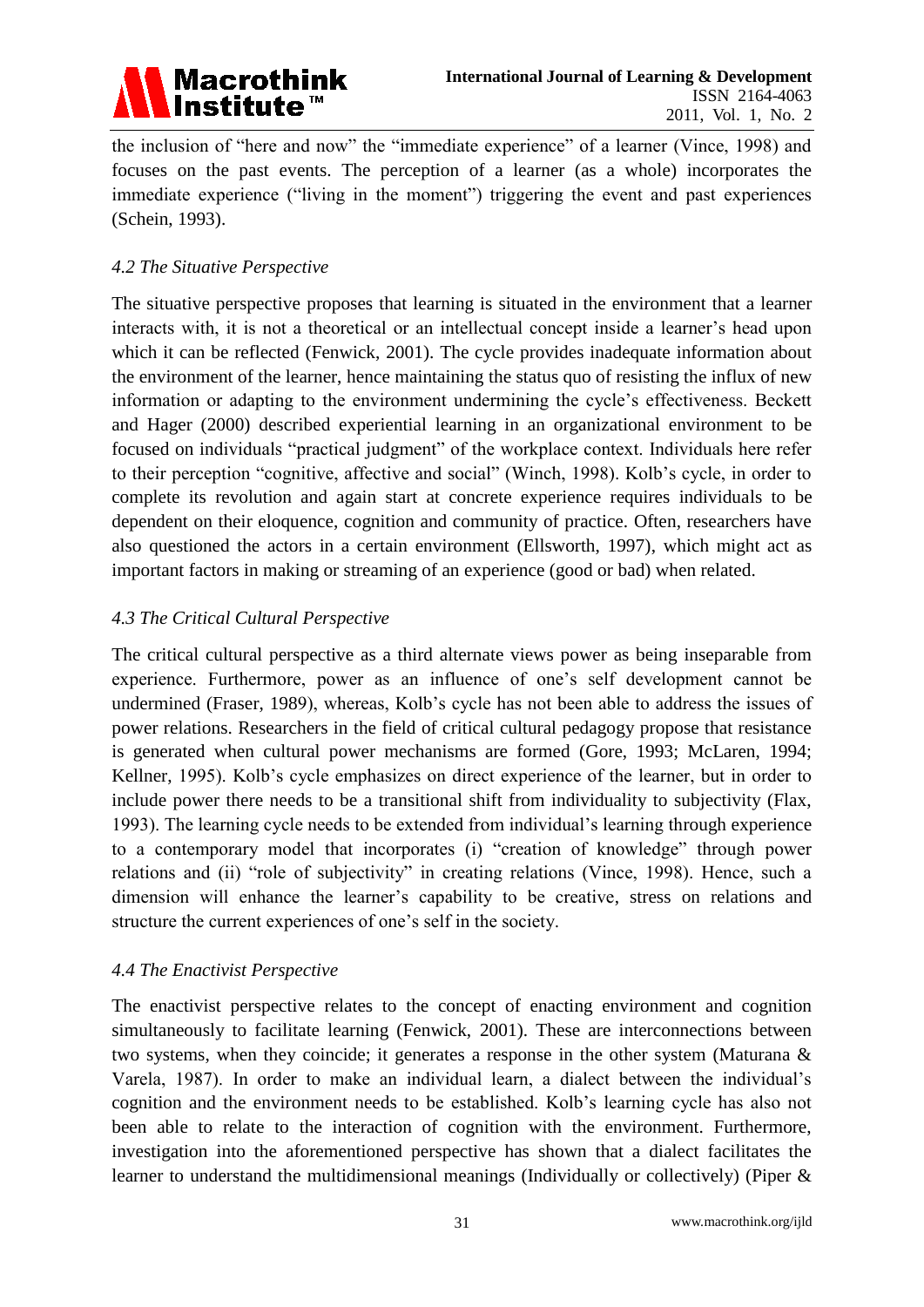

Thompson, 1991). This "metastructural level" provides varied meanings of individual and collective contexts (Vince, 1998). Hence the model is inadequate to help managers to understand the reflections and actions (Vince, 1998) of the interaction of cognition with environment.

# **5. Reconceptualizing the Experiential Learning Model**

The theoretical discourse in the previous section has identified certain gray areas in Kolb"s learning cycle based on the Poststructural analysis as alternate conceptions to learning. The authors have tried extracting the critical areas in the Kolb"s learning cycle through a process of "language-behavior" to "textual-analysis" of critics and proponents of Kolb. The aim is to conceptualize the experiential cycle by incorporating the deficiencies through a constructivist approach. The deficiencies in the experiential learning cycle have been tabulated from alternate conceptions to future development in the cycle. The proposed tabulated piece of literature is indicated as a *'table of facts'* which may be considered as an agglomeration of the literature review which focuses on the inadequacy and possible future enhancements to the learning cycle. The matrix consists of five columns and four rows. The *'table of facts'* will be helpful to researchers in identifying the key areas missing and who look to address key issues and extend the model.

| S#               | <b>Alternate</b>         | Deficiencies in     | <b>Issues Identified</b> | <b>Future Development</b> |
|------------------|--------------------------|---------------------|--------------------------|---------------------------|
|                  | <b>Conceptions</b>       | Kolb's ELC          |                          |                           |
| 1.               | Psychoanalytic           | Emotional           | Anxiety (Internal        | Identifying immediate     |
|                  | Perspective -            | experience of the   | Stimuli), Desire         | experiences,              |
|                  |                          | learner             | (Self-motivation)        | encourage to learn        |
|                  |                          |                     |                          | and reduce anxiety        |
| 2.               | Situative                | Participation of    | Participation, Practical | Improving perception      |
|                  | Perspective              | learner in a        | Judgment, Perception     | through structured        |
|                  |                          | situation           |                          | learning                  |
|                  |                          |                     |                          |                           |
| 3.               | <b>Critical Cultural</b> | Cultural aspects of | Power influence, Power   | Self development          |
|                  | Perspective              | self-development    | relations, Subjectivity, | through power             |
|                  |                          | (Individually $&$   | Socio-political          | relations (creation of    |
|                  |                          | Collectively)       | perspective              | knowledge)                |
|                  |                          |                     |                          |                           |
| $\overline{4}$ . | Enactivist               | Simultaneous        | Dialect, Processing of   | Facilitating reflection   |
|                  | Perspective              | Interaction of      | thoughts                 | of experience through     |
|                  |                          | cognition with      |                          | a process of dialect or   |
|                  |                          | environment         |                          | interaction               |

Table 1. Table of Facts – Self Extracted from Literature Discourse Analysis of Kolb"s Learning Cycle and Corresponding Deficiencies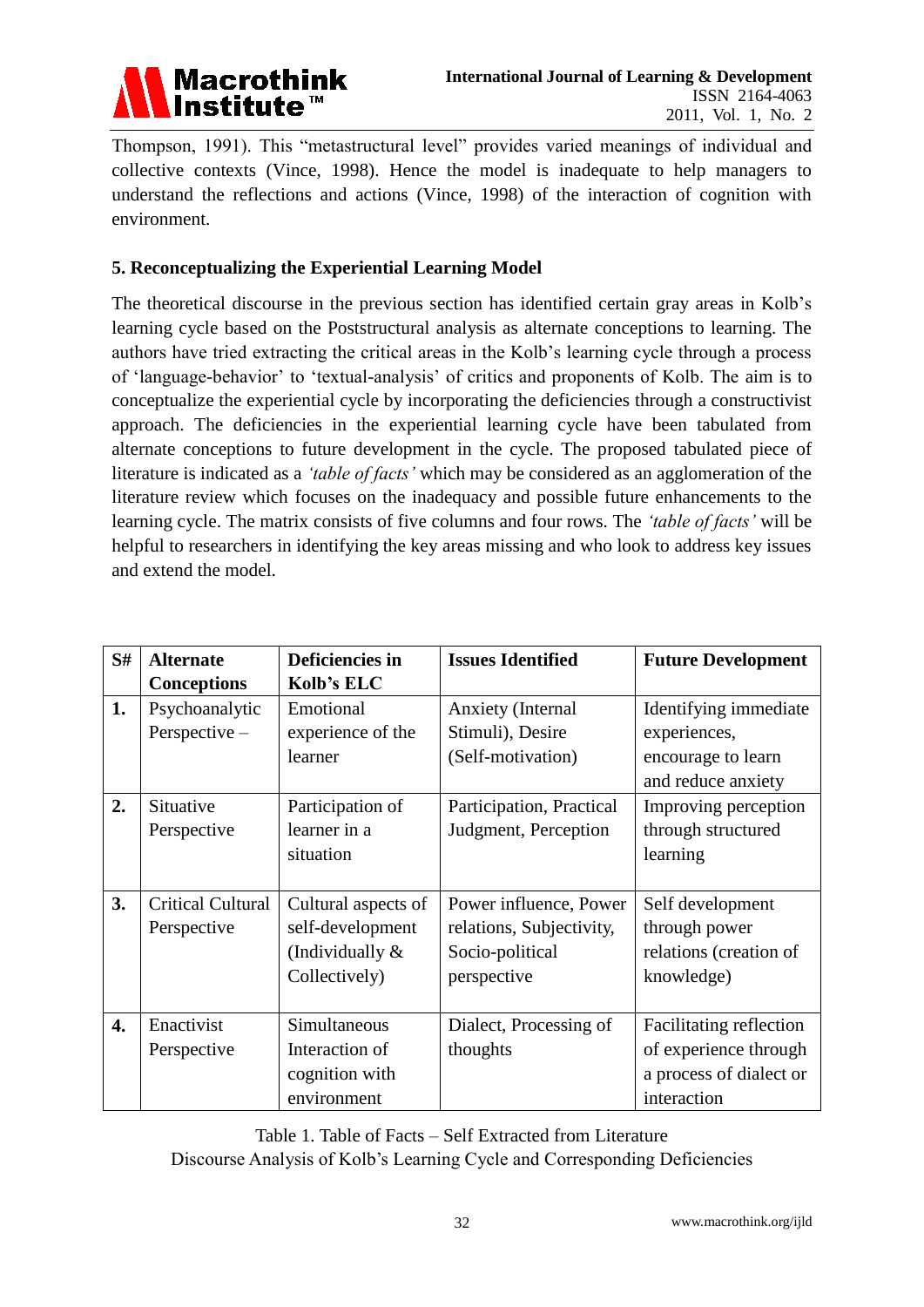

In-depth analysis into the Kolbian cycle yielded a table of facts, which reveals that the alternate conceptions of learning implicate the process of learning. The conceptions cannot be isolated from the learning process which impacts the learner, learning and its associative derivation of experience. The authors would like to propose that if these alternate conceptions are combined with a constructivist view many deficiencies of Kolb may be addressed. Furthermore, using the table of facts, the authors have proposed that the psychoanalytic and enactivist perspective depict the inner-environment of the learner while situative and cultural perspective influences the outer environment of the learner in the learning cycle. Each circle in the framework represents an environment which either impact the learner in close proximity or the learning cycle.

The psychoanalytic perspective renders itself to the relationship of the inner thought process to the outer world knowledge. This may have a considerable impact on the interpretation of experience of individuals in the cycle. The enactivist perspective indicates that the learner is in a continuous process of accepting the changes by using the power of reflection on actions and past experiences. This can affect the output of the learning experience when cognitive abilities of the learner are challenged. The situative circle denotes the level of participation and judgment that an individual encounters in a situation. The forces such as external and internal motivation may play a key role in the judgment and decision process of the learner. However, internal motivation may be subject to the psychological and physical states of the leaner. The critical cultural perspective has an influence on the learner's ability to perceive thy self and the situation based on the programmed knowledge (the knowledge gathered through values, norms, society, ethnicity etc.). These perspectives can be divided into two distinct environments based on its features to impact the learner and the learning process.

In an attempt to re-conceptualize the model, we have proposed that the two environments acting upon an individual in the learning cycle includes: a). the first environment is the internal environment (consisting of psychoanalytic forces and enactivist forces); and b). the second is the external environment (consisting of the situative forces ad critical cultural forces) exert pressure on the learning cycle. The perturbation ignites the process of learning which may also be known as reinforced learning. This type of learning may be able to address the wide range of issues lacking from the Kolb"s experiential learning cycle. The aforesaid four perspectives or environments have been observed by the authors in a period of five years while teaching students and using experiential learning methodologies. The authors have somewhat able to relate the ability to think experientially by students to Carver's (1996) model of ABC"s of experiential education. However, the discussion of environmental impact from within and outside the individual was given less priority in Kolb"s cycle.

Transfer of knowledge has been an area of concern for learning specialists who have focused on the experiential interaction of students and teachers (Jacobs, 2003). Bates et al. (2000) suggest that structural techniques in experiential learning can be utilized as a means of enhancing transfer of knowledge into performance. In our experience as academics, the role of a teacher (facilitator) in experiential education is of great significance. Students are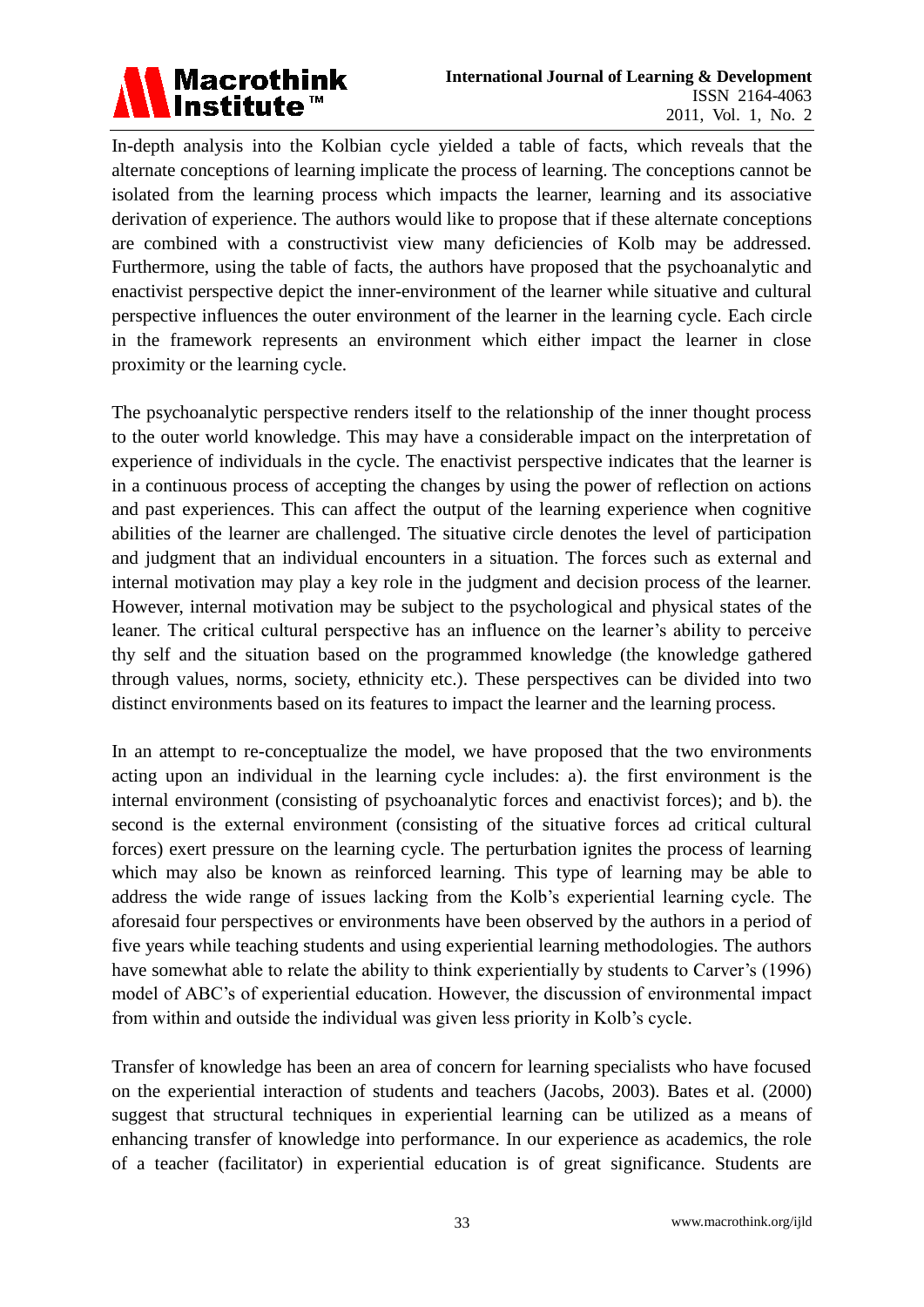

valuable but vulnerable and naïve especially when it comes to using experience as source of learning. We have observed that while teaching undergraduate and postgraduate students, they may require the support of a teacher to help extract and interpret their experiences for sharing and reflection. The teacher as a facilitator must be able to understand the physical, emotional and psychological state of students and direct their efforts accordingly (Carver, 1996). If left alone, students might wander off into imagination beyond control. Lawson et al. (1997) suggest that educational institutes are focusing more on pedagogical methods aimed at traditional lecturing techniques where experience is no more than an intrusion. Educational institutes must now understand the importance of experiential education which has evolved as a core method and an appreciative tool in the development of students in university-setups (Holton, 1996). The authors were able to predict certain experiential behavior of students based on their interaction with their psychoanalytic, situative, enactivist or cultural environment.



Figure 2. Reconceptualized Outlook of Kolb"s Experiential Learning Cycle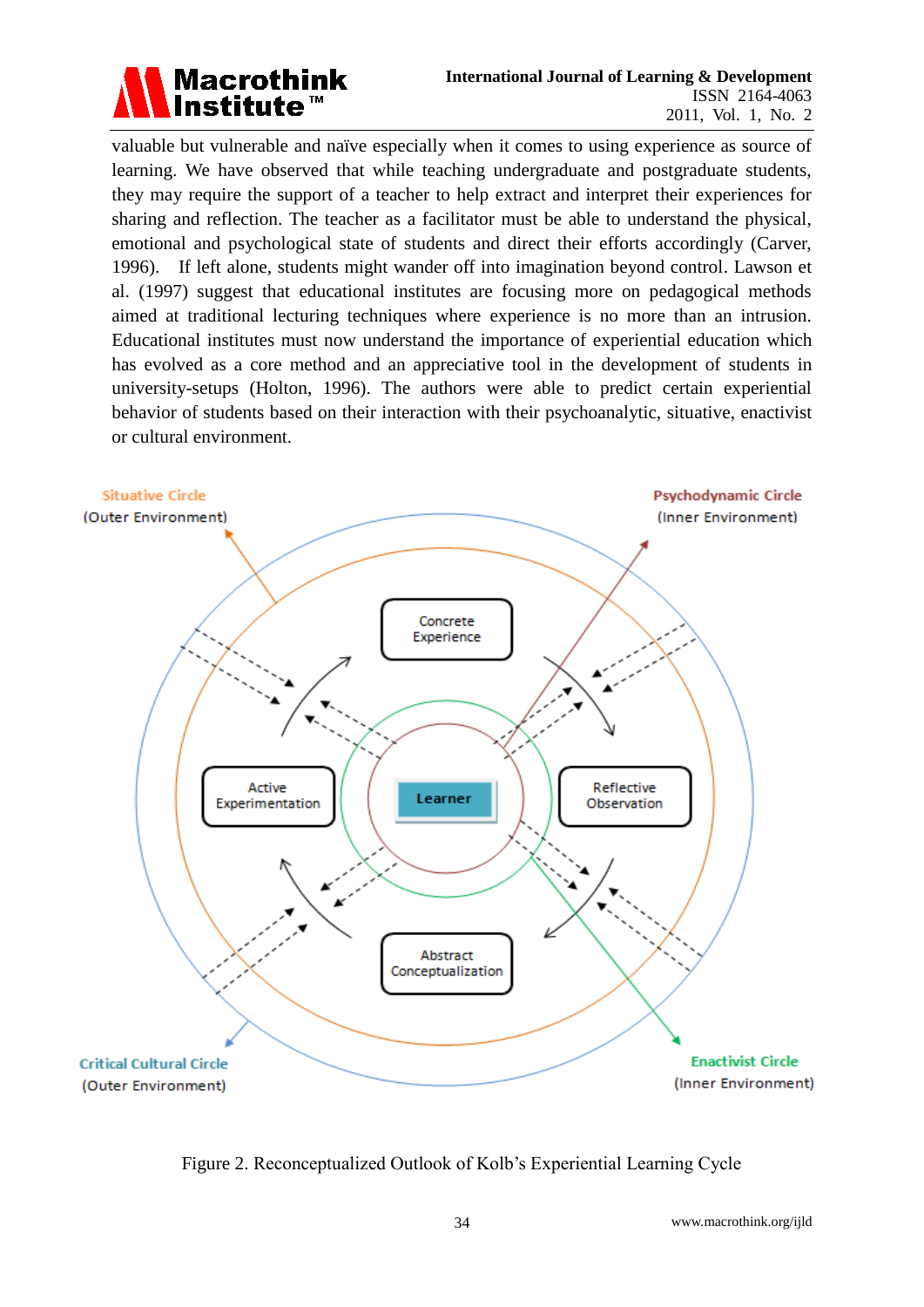

## **6. Conclusion**

The critical analysis of Kolb"s learning cycle reveals that the constructivist view of learning which indicated creation of knowledge through experience is not only based on the learner but several other perspectives which act as forces exerting pressure on the learner. Kolb"s (1984) cycle has depicted areas and concerns which Kolb wasn"t even able to address properly. The critical analysis of Kolb"s learning cycle also revealed that the alternate conceptions to learning proposed by Fenwick (2001) could be used as a measure to observe the deficiencies in the model. Furthermore, the conceptions which are (i) psychoanalytic, (ii) situative, (iii) critical cultural and (iv) enactivist may be divided into two environments i.e. the internal and external environment. A re-conceptualization of the model shows that these forces act upon the cycle and the individual igniting the process of learning. Thus, creating more opportunity for the learning cycle to anticipate and mimic reality through experience rather used as a cliché for learning through experience.

### **References**

Bates, R. A., Holton, E. F. III, & Seyler, D. L. (2000). "The Role of Interpersonal Factors in the application of Computer-Based Training in an Industrial Setting", *Human Resource Development International*, (3), p. 19-42

Beckett, D., & Hager, P. (2000). "Making Judgments as the Basis for Workplace Learning: Towards an Epistemology of Practice", *International Journal of Lifelong Education* 19 (4), p.300-311

Bion, W. (1961). *Experiences in Groups*. London: Tavistock.

Boud, D., & Walker, D. (1991). "Experience and Learning: Reflection at Work". *Geelong*, Victoria: Deakin University Press, (ERIC Document Reproduction Service No.384 696)

Britzman, D. P. (1998). "Some Observations on the Working of Learning", *JCT Journal of Curriculum Theorizing* 14 (2) p. 53-59

Casey, D. (1993). *Managing Learning in Organizations*. Buckingham UK: Open University Press.

Cunningham, I. (1994). *The Wisdom of Strategic Learning*. London: McGraw-Hill.

de Maré, Piper, R., & Thompson, S, (1991). *Koinonia: From Hate, through Dialogue, to Culture in the Large Group*, London: Karnac Books

Dewey, J. (1938). *Experience and Education*. New York: Collier Books

Dixon, N. M., (1999). *The Organizational Learning Cycle: How We Can Learn Collectively,* Second Edition, Gower Publishing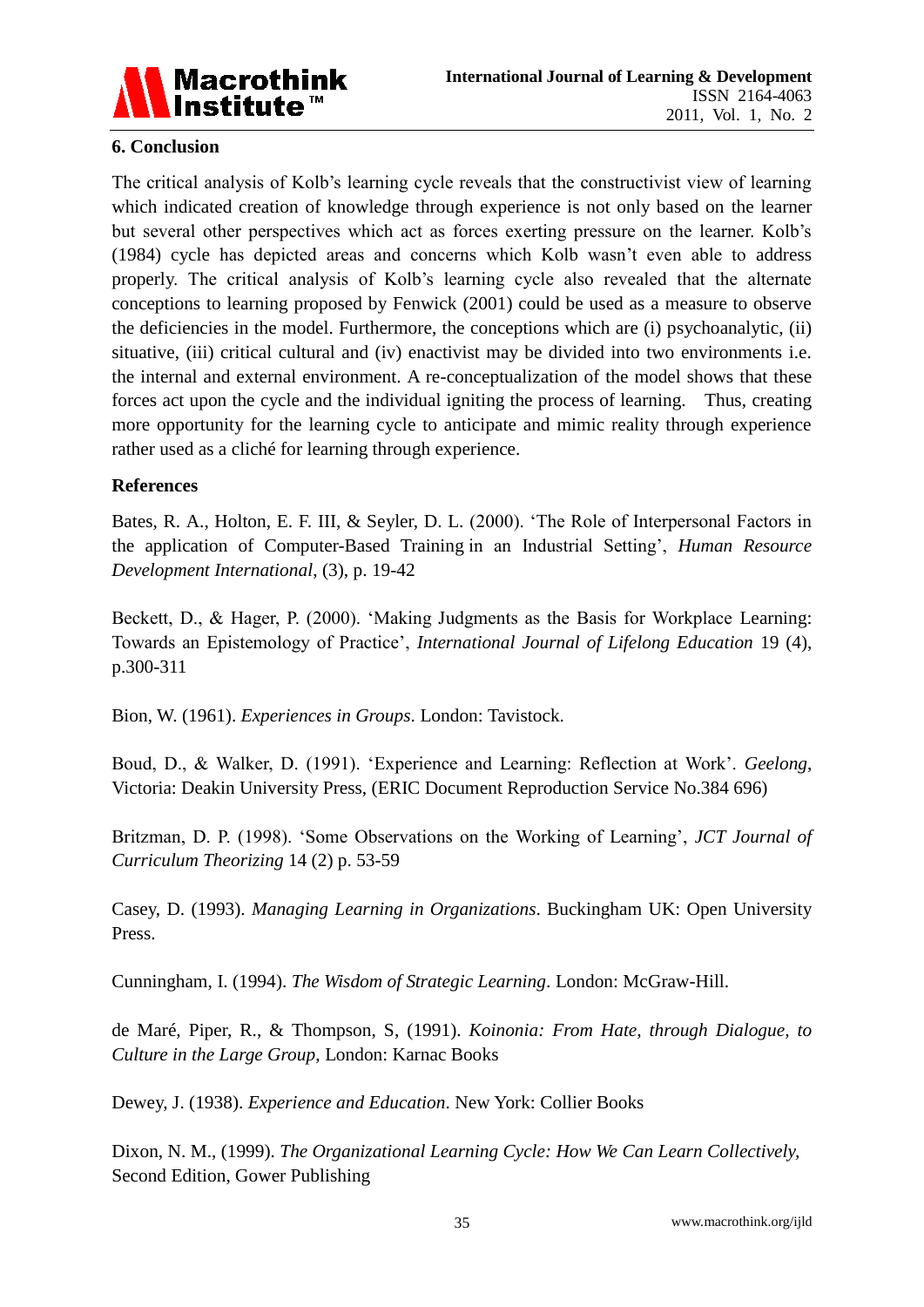

Ellsworth, E. (1997). *Teaching Positions: Difference, Pedagogy, and the Power of Address*, New York: Teachers College Press

Fenwick, J. T (2001). 'Experiential Learning: A Theoretical Critique from Five Perspectives', *ERIC Information Series No. 385*

Flax, J. (1993). *Disputed Subjects: Essays on Psychoanalysis, Politics and Philosophy*, London: Routledge

Fraser, N. (1989). *Unruly Practices: Power, Discourse and Gender in Contemporary Social Theory,* Cambridge, MA: Polity

Gore, J. (1993). *The Struggle for Pedagogies: Critical and Feminist Discourses as Regimes of Truth,* New York: Routledge

Hirschhorn, L. (1988). *The Workplace Within,* Cambridge. MA: MIT Press

Holton, E. F., III (1996). "The flawed four level evaluation model", *Human Resource Development Quarterly* 7(1), p. 5–21

Jacobs, R. L. (2003). *Structured on-the-job training: Unleashing employee expertise in the workplace,* Second Edition, San Francisco: Berrett-Koehler Publisher

Kayes, D. C. (2002). "Experiential learning and its critics: Preserving the role of experience in management learning and education". *Academy of Management Learning and Education,* 1(2) p. 137-149

Kellner, D. (1995). *Media Culture,* London: Routledge

Kets de Vries, M.F.R. (1991). *Organizations on the Couch,* San Francisco: Jossey-Bass

Kolb, D. A. (1984). *Experiential Learning*: *Experiences as a source of learning and development*, Englewood Cliffs, NJ: Prentice-Hall

Maturana, H. R., & Varela, F. J. (1987). *The Tree of Knowledge: The Biological Roots of Human Understanding,* Boston: Shambhala

McLaren, P. (1989). *Life in Schools: An Introduction to Critical Pedagogy in the Foundations of Education,* New York: Longman

Michelson, E. (1996). "Usual Suspects: Experience, Reflection and the (En)gendering of Knowledge", *International Journal of Lifelong Education* 15 (6) p. 438-454